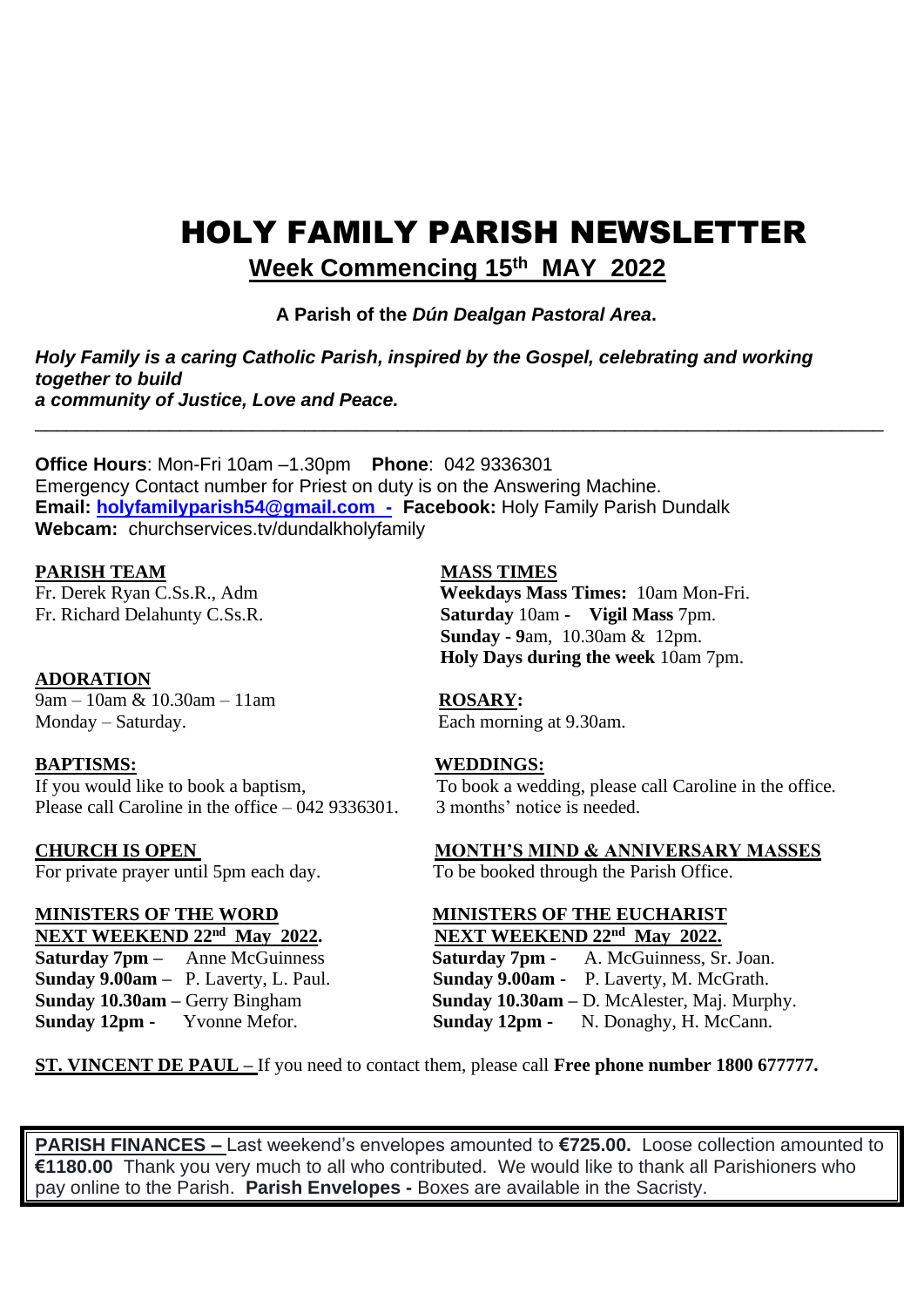**BAPTISMS:** We welcome our newly baptised **Dakota, Maggie May, Dennis & Ruby McGinley**  and ask for God's blessing on their family & friends.

**DEATHS –** We pray for all the recently deceased and their families at this time – **Noel McElroy –** Kilkerley, **Ann McCourt (nee Gorman) –** Blackrock, **Marie Corcoran (nee Donnelly) –** Knockbridge.

# **MASS INTENTIONS FOR THE WEEK BEGINNING 15th MAY 2022**

**VIGIL** 

**7pm –** Special Intention, Priscilla Byrne (A), Peter O'Sullivan (A)

### **SUNDAY 15th MAY 2022.**

**9.00am**

**10.30am** Moira Brennan (A), Eileen Bond (A), David Hughes M.M. **12.00pm** Briege Daly (A)

### **MONDAY 16th MAY 2022 10.00am**

**TUESDAY 10.00am** Marion Crossan (Birthday Rem) .

**WEDNESDAY 10.00am** Martina McCaffrey (A)

**THURSDAY** 10.00am Liam Gerard White (1<sup>st</sup> A)

## **FRIDAY**

**10.00am** Altar List of the Dead. Special Intention.

**SATURDAY**

**10.00am**

**7.00pm** Paddy McGuinness (A), Rita McCormack (A)

### **CLEANERS REQUIRED.**

If you have a couple of hours a month free to help out to clean the Church, please leave your details with Anne in the sacristy or you can email the office [holyfamilyparish54@gamil.com.](mailto:holyfamilyparish54@gamil.com) Thank you.

### **TROCAIRE BOXES**

You can return your boxes into the sacristy and we will forward them to Trocaire.

**ARCHDIOCESAN PILGRIMAGE TO LOURDES 2022 –** will be taking place this year from  $26<sup>th</sup>$  September to  $1<sup>st</sup>$  October. The Pilgrimage will be operating through Marian Pilgrimages. Fare is  $\epsilon$ 750 per person sharing (single room supplement €190) €720 youth fare.

# **MARIST CELEBRATION**

The Parish Liturgy Group and Parish Pastoral Council are finally in a position where we can begin to plan the Marist Thanksgiving Mass. The mass will now take place on *Friday, May 27th @ 7pm.*  Archbishop Eamon Martin will preside at this mass and there will be refreshments afterwards in the Gael Scoil. This is a great opportunity for the community to gather and give thanks to the Marists for their 40 years of service in the parish. All are welcome.

# **NEW CARDS FOR SALE IN THE SACRISTY**

First Holy Communion -  $€1.50$ Mass Cards for the deceased are now available.

When purchasing a Mass Card, please give the name of the Intention to Ann/Peter/Caroline, and we will include them in our list of intentions on the sanctuary.

# **ACCORD CATHOLIC MARRIAGE CARE**

**SERVICES** are currently recruiting volunteers to train as marriage preparation programme facilitators. Successful applicants will receive professional training and will be part of a team delivering marriage preparation programmes locally in accordance with best practice. For more information contact Deirdre at [info@accordni.com](mailto:info@accordni.com)

The closing date for receipt of interest is Friday May 27th 2022.

## **FIRST HOLY COMMUNION DATE**

Friday 20th May 11.30am – Gael Scoil.

# **CHURCHGATE COLLECTIONS.**

If your club or organisation have a churchgate collection planned, please can you forward a copy of the Garda permit to the parish office two weeks before the collection, so we can advertise for you. Many thanks.

## **BLESSING OF THE GRAVES**

The blessing of the graves will take place on the  $17<sup>th</sup>$ July, 2022 @ 3pm. Some people are not happy that it clashes with this year's All Ireland Hurling Final, but there's very little we can do about that. Holy Family Parish have been asked to lead the prayers at the graveyard.

## **SATURDAY 21ST MAY**

There will be no morning mass on this day, but we will have a communion service with a liturgy of the Word. Our presider is Gerry Bingham. Holy Family Parish will begin to train people for this important role and we thank Gerry for his generosity.